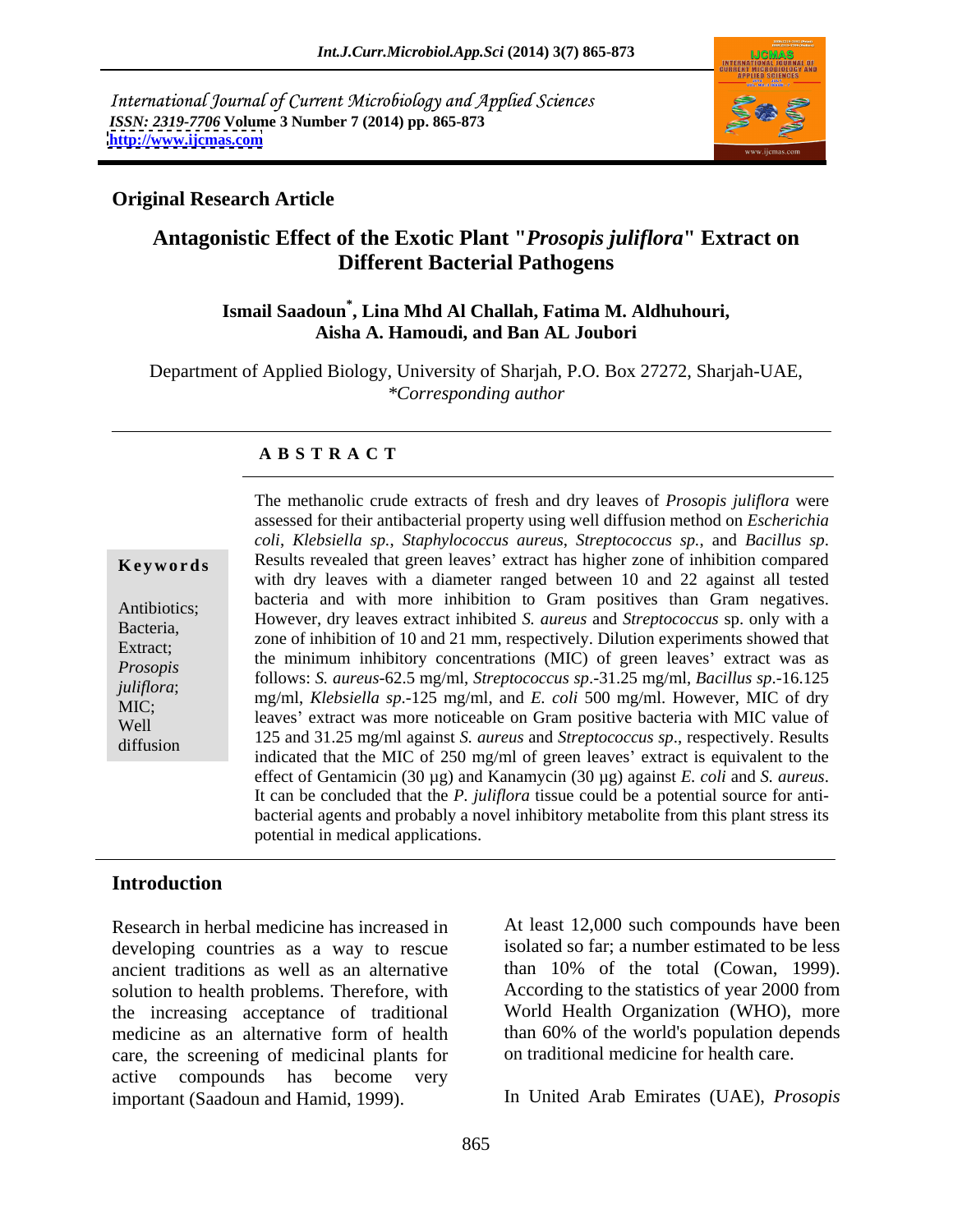*juliflorais* a plant which is locally known as  $\qquad$  plant could be through light deprivation,

*P. juliflora* is a unique plant that occurs in leaf leachates of *P. juliflora.* Nakano *et*  naturally in dry areas of northern South *al*. (2001) suggested that L-tryptophan may America and Central America, Mexico and play an important role in allelopathy of *P.*  southern USA. It has been introduced into many tropical areas, including northeastern Brazil, Africa, Australia, Southeast Asia and This allelopathic interference has been South Asia. Initial purpose of the argued to be one of the mechanisms by introduction of this exotic species in sub- which exotic may become successful continent was sand dunes stabilization invaders (Inderjit et al., 2008; Stinson et al., (Ahmad *et. al.*, 1989). The value of the tree 2006). Therefore we have anticipated the lies in its exceptional tolerance of drought presence of some biocative metabolites in and marginal soils. It tolerates strongly the tissue of *P. juliflora* (Al Ghwaif) tree saline soils and seasonal water logging. It is that could be active against some pathogenic sometimes said to dry out the soil and bacteria. In a recent study by Saadoun et al. compete with grasses, particularly in dry (2014), the effect of the organic and aqueous areas; hence, in some areas it is considered a extracts of the invasive plant *P. juliflora* weed. and the exotic *P. cineraria* were evaluated

Essa *et al*., (2006) that showed a great depressive effect on the number, density and particularly its invasion to native vegetation municipality of Dubai. (Kazmi *et al*., 2010)

properties found in some plants as *Prosopis*  that affect other plants (Ridenour and Callaway 2001; Brewer, 2002; Bais*et al*., 2003). Moreover, the negative impact of the

Al Ghwaif. *P.juliflora,* a member of family competition for water and nutrient, or *Leguminocae*, is found in arid and semi-arid leaching of allelopathic compounds (Nobel regions of India. It has been used as a folk 1989, Moro *et al*., 1997; Barnes and Archer remedy for catarrh, cold, diarrhea, 1999; Holmgren *et al*., 1997; Kitajima and dysentery, excrescences, flu, inflammation, Tilman 1996). In addition, several studies measles, sore throat and in healing of reported the presence of allelopathic wounds (Hartwell, 1971). compounds in *P. juliflora.* For example, Kaur *et al*. (2012) detected the L-tryptophan *juliflora* leaves.

Invasive, exotic *Prosopis* species have been Gram-positive and Gram-negative bacteria, declared noxious weeds in Australia, South and on seed germination of two desert Africa, Sudan and Pakistan. The impact of plants. Since few reports showed the effect *P. juliflora* in the UAE has been studied by of the *P. juliflora* metabolites against frequency of the associated species, antibacterial activity of its extract. invaders (Inderjit *et al*., 2008; Stinson *et al*., 2006). Therefore we have anticipated the bacteria. In <sup>a</sup> recent study by Saadoun *et al*. (2014), the effect of the organic and aqueous on the growth of soil microbiota, different antibiotic-resistant bacteria has not been previously studied, we investigated the

*Prosopis cineraria*. It is being combated by The allelopathic effect of *P. juliflora* (Al many municipalities including the Ghwaif) tree in UAE has attracted us to Allelopathy is one of the interesting growth of different Gram- positive and sp. with a depressive effect on the associated which become a major clinical and public flora attributed to the release of chemicals health problem within the lifetime of most study and evaluate the effects of the organic extracts of its green and dried leaves on Gram-negative antibiotic resistant bacteria, people living today.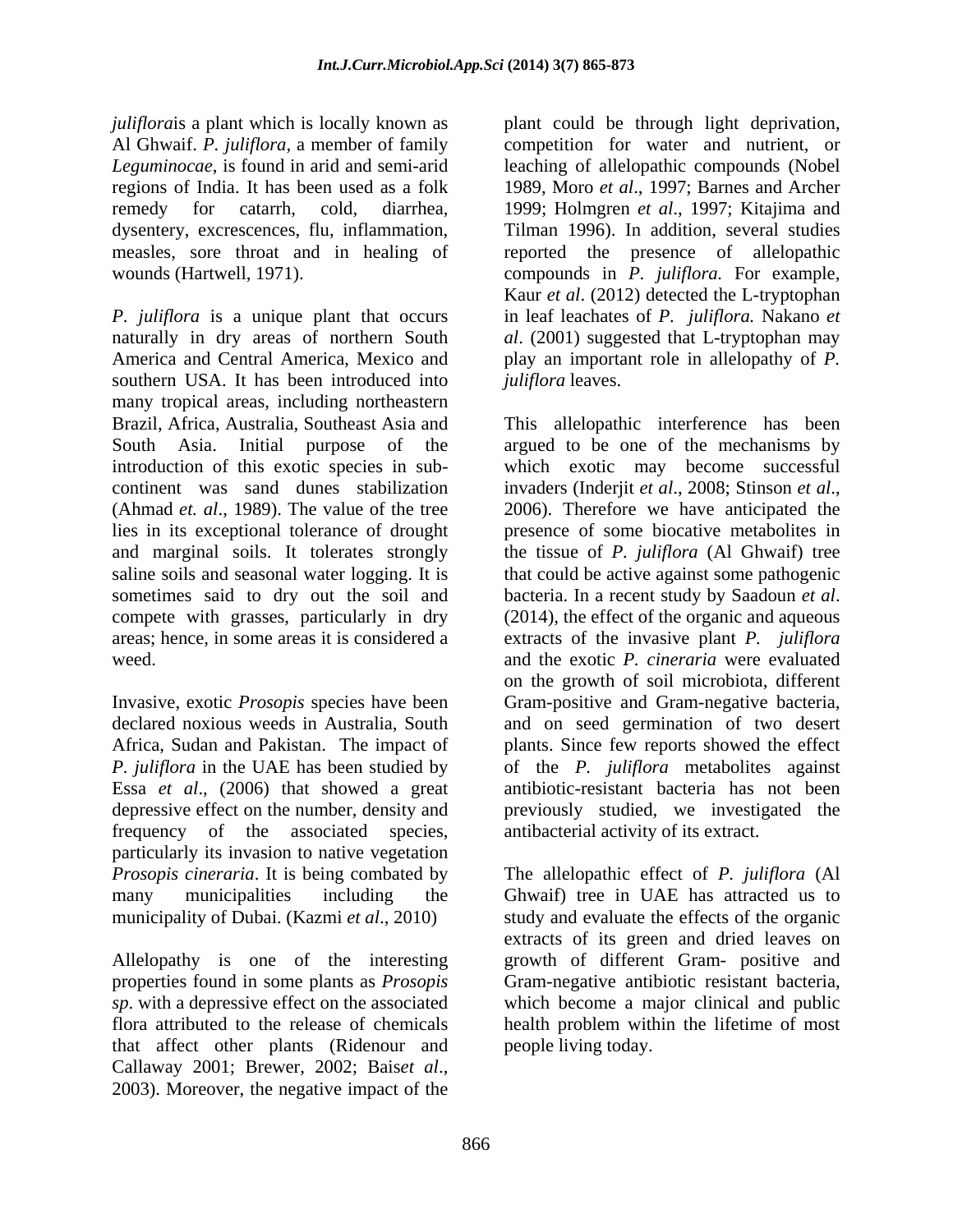# **Materials and Methods**

#### *Sample collection*

Green and dry plant leaves samples of the exotic plant (Al Ghwaif) were collected from camel race area, Ajman-UAE. Samples were collected in plastic bags and then transported to the lab and stored at room

All green and dried leaves were separated<br>then dried by spreading them out in the **b. MICs method** then dried by spreading them out in the chemical hood at room temperature. After drying, the leaves were grinded by blender, then the grinded leaves were soaked in 1:5 (v/w) methanol. 100 g of leaves were soaked in 500 ml of methanol, and then incubated for 24h at room temperature with gentle shaking. The organic extracts were filtered through a muslin cloth to remove large plant tissue and then rotary evaporated at  $60^{\circ}$ C for fast evaporation of methanol with a rotary evaporator (RE100, Heidolph, Germany). The final dried crude extracts were weighed and dissolved in distilled water, then; the extracts were centrifuged to make sure all the debris precipitates out of solution. The supernatants of both dry and green leaves were filtered through vacuum filtration using polystyrene non-pyrogenic Corning 500 ml Filter unit system 0.22 µm (Corning- USA), and then stored in the refrigerator. Were

#### *Bacterial cultures*

The stock for bacterial culture such as<br>
Escherichia coli Klebsiella sp Well-diffusion test for P. *Stayphylococcus aureus, Streptococcus sp.,* and *Bacillus sp*. were provided by negative bacteria (*E. coli* and *Klebsiella sp.*)<br>Department of Applied Biology University and three Gram positive bacteria Department of Applied Biology, University of Sharjah, Sharjah. All the microbes were streaked onto individual nutrient agar plates and incubated at 37°C for 24 h prior to the assay. showed the widest zone of inhibition on all

#### **Antibacterial assay**

#### **a.** Well – diffusion method

temperature for later use. serological tube (6 mm) diameter. Each well *Samples treatment and processing* extracts of green and dry leaves. Sterile One ml of each bacterial culture aseptically was spread on Mueller-Hinton agar plates by using a sterile glass spreader. Holes in the agar were made by cutting with a sterile was filled with 30 µl filter sterilized crude distilled water was used as a control.

#### **b. MICs method**

To determine the minimum inhibitory concentration (MIC) of the crude extracts of both green and dried leaves serial dilutions were prepared. The methanolic crude extracts of both green and dried leaves were serially diluted to final concentrations (mg/ml) of 250, 125, 62.5, 31.25 and 16. Several wells were made in each plate which was filled with 30 ul of different concentrations. Plates were incubated at  $37^{\circ}$ C for 24 hrs. The sensitivity of the test organisms to the crude extract and the standard antibiotics is indicated by clear zone around wells. The inhibition measured with a transparent ruler and expressed as the degree of sensitivity (NCCLS, 1993) after measuring the diameter of inhibitory zones in mm formed around each hole. All plates were incubated in the incubator at 37°C for 24h.

# **Results and Discussion**

*Escherichia coli, Klebsiella sp.,* Well-diffusion test for *P. juliflora* methanolic crude extract on two tested Gram negative bacteria (*E. coli* and *Klebsiella sp.*) and three Gram positive bacteria (*Staphylococcus aureus, Bacillus sp.*, and *Streptococcus sp.*) indicated inhibition of all tested bacteria (Table 1). Green leaves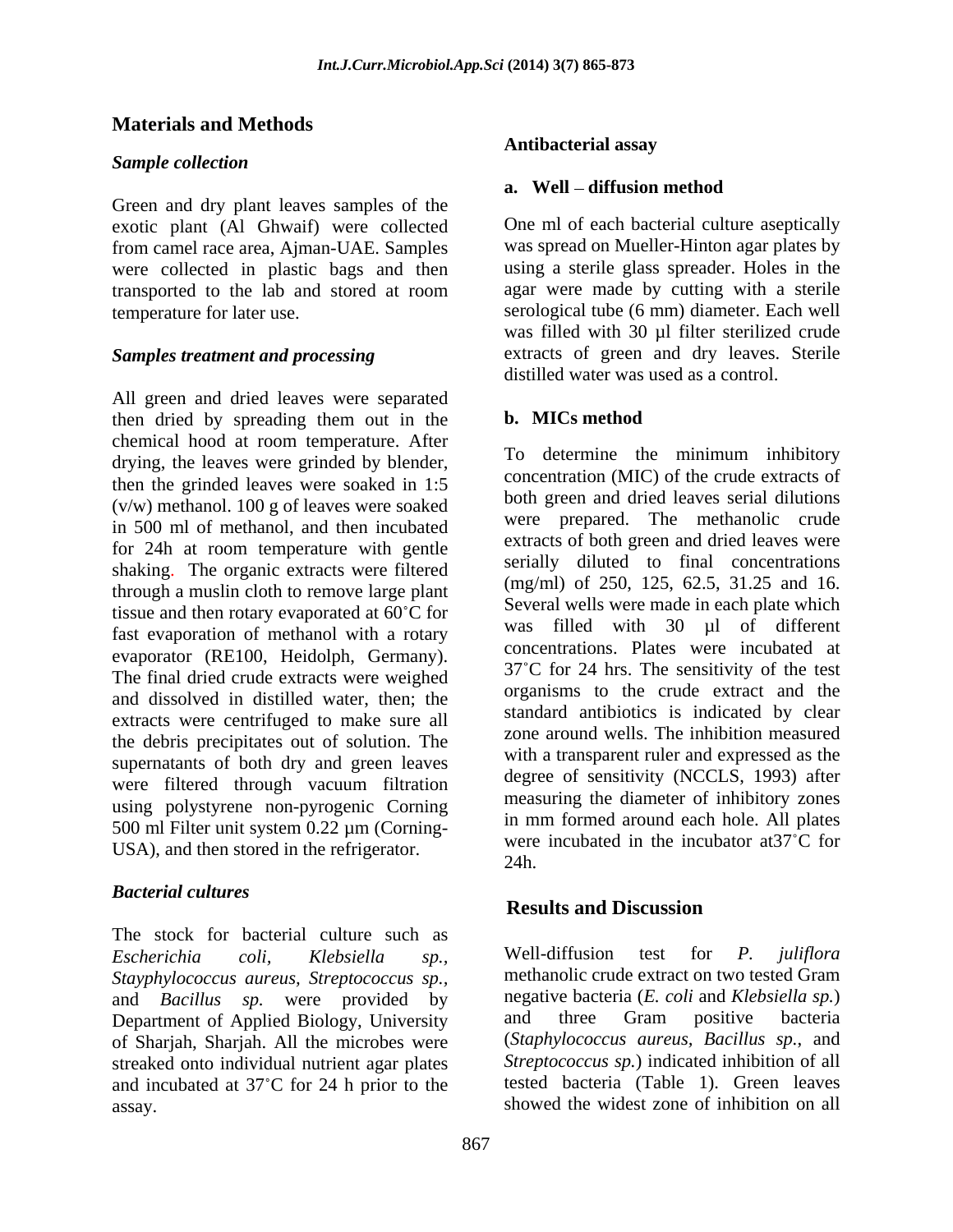higher sensitivity than Gram negative bacteria (*E. coli* and *Klebsiella sp*.) (Table

For the determination of the inhibitory effect of methanolic crude extract of green leaves 31.25 mg/ml against *Streptococcus sp.* was when compared to different standard antibiotics, data indicated clear zone of inhibition against all tested bacteria (Fig. 1). Minimum inhibitory concentration (MIC) activity of the crude extract of green leaves on *S. aureus*, *Streptococcus sp.,* and *Bacillus sp.* was 62.5, 31.25, and 16.125 mg/ml, respectively (Fig. 2a, 2b, and 2c). However, on *E. coli* and *Klebsiella sp.*, results showed less sensitivity with MIC activity of 500 and 125 mg/ml, respectively (Table 1) and Figures (2d, and 2e). *E. coli* showed the lowest sensitivity compared to other bacteria (Fig. 2d). Also, zone of inhibition against *Bacillus sp.* was 19 mm at 500 mg/ml concentration and the MIC was showed at concentration of 16.125 mg/ml (Fig. 2c). MIC of the crude extracts of dried leaves product. Drying is the most common showed activity only against Strentococcus fundamental method for post-harvest showed activity only against *Streptococcus sp.* and *S. aureus* (Table 1). For *S. aureus* the inhibition stops at the concentration of 125 mg/ml, while for *Streptococcus sp.*, the inhibition stops at the concentration of 31.25 mg/ml. However, MIC activity of methanolic crude extract of dry leaves against *E. coli* and *Klebsiella sp*. was not

Comparing the concentration obtained from crude extracts of both green and dried leaves and the activity of different standard antibiotics [TE<sub>10</sub>: Tetracycline (10 µg); E<sub>15</sub>: primary test was carried out using well<br>Erythromycin (15 µg); K<sub>12</sub>: Kanamycin (30) diffusion method. Current available Erythromycin (15 µg); K  $_{30}$ : Kanamycin (30

tested bacteria with 22 and 19 mm zone of  $\mu$ g); Gen  $_{30}$ : Gentamicin (30  $\mu$ g); Met  $_{30}$ : inhibition against *Streptococcus sp.*, and Methicillin (30 µg)], data indicated that the *Bacillus sp.,* respectively, whereas dry minimum inhibitory concentration (MIC) of leaves revealed intermediate inhibition. The *P. juliflora* green leaves' extract was as tests on Gram positive bacteria (*S. aureus,* follows: *Staphylococcus aureus*-62.5 mg/ml, *Streptococcus sp.,* and *Bacillus sp.)* had *Streptococcus sp*.-31.25 mg/ml, *Bacillus sp*.- 1). Overall, *P. juliflora* methanolic crude of 16.125 mg/ml against *Bacillus sp.* was extract of green leaves succeeded to inhibit close to Methicillin (30 µg), and the MIC of growth of all tested bacteria. 31.25 mg/ml against *Streptococcus sp.* was 16.125 mg/ml, *Klebsiella sp*.-125 mg/ml, and *E. coli* 500 mg/ml (Table 2). The MIC relatively close to Erythromycin (15 µg) (Table 1). Moreover the MIC activity of close to Erythromycin (15 µg) (Table 1).

> In this work, exotic *Prosopis juliflora* was studied to determine the antagonistic effect of its metabolites on several antibiotic resistant bacteria. *P. juliflora* was collected from camel race area in Ajman UAE. To observe its antagonistic effects, the leaves (dry and green) were prepared for extraction. They were grinded to increase the surface area of extraction thereby increasing the efficiency of extraction. Both green and dry leaves were left for drying prior extraction, because drying decrease plant moisture content, prevent enzymatic activity and consequently preserve the product. Drying is the most common fundamental method for preservation of medicinal plants, because it allows for quick conservation of the medicinal qualities of the plant material in an uncomplicated manner.

clear. **positive** and Gram negative bacteria Green and dry leaves extracts were tested for the antagonistic effect on different Gram (*Staphylococcus aureus, Streptococcus sp., Bacillus sp., E. coli,* and *Klebsiella sp.).* Mueller-Hinton agar plates were seeded with the bacterial cultures, and then a primary test was carried out using well diffusion method. Current available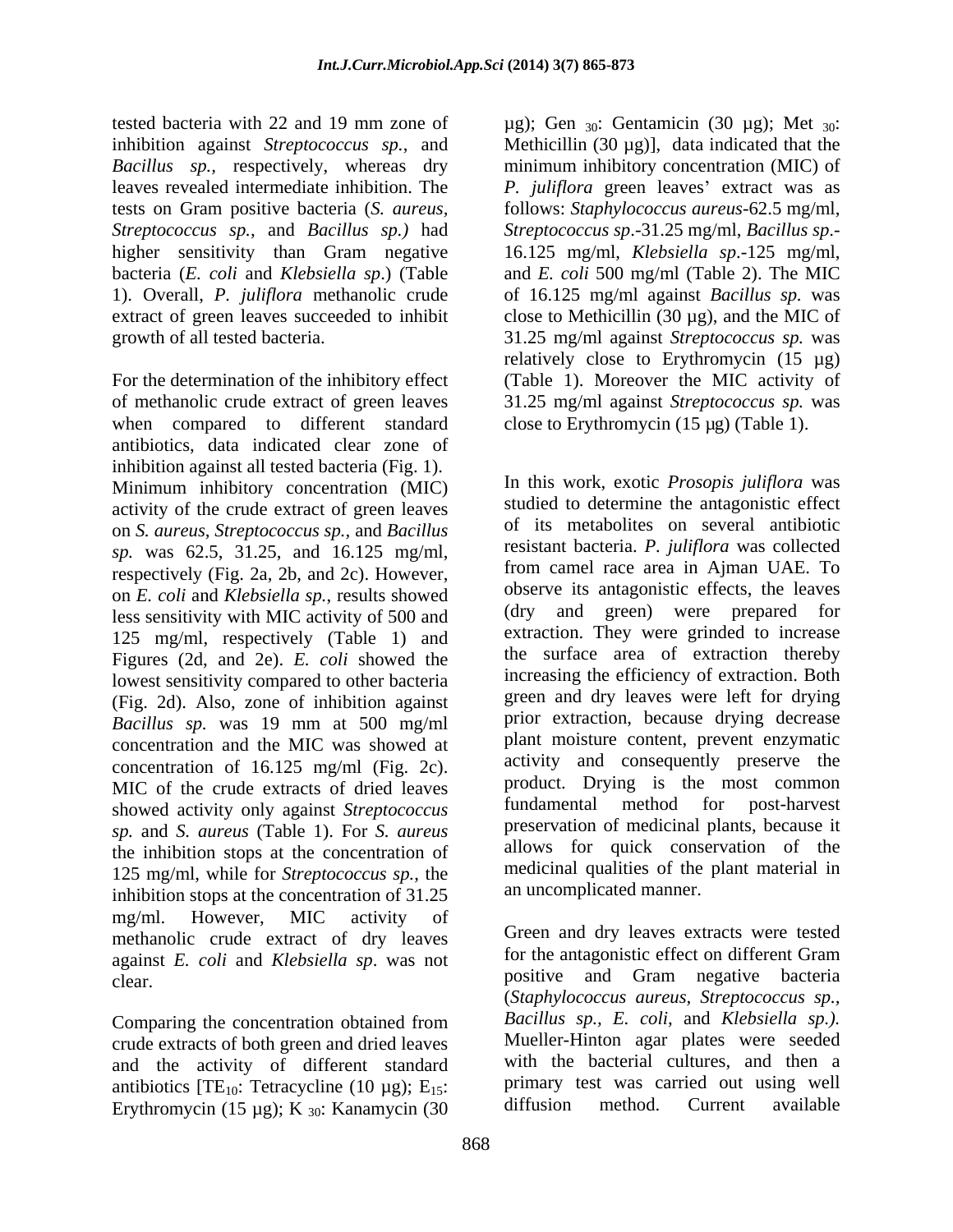screening methods for the detection of antimicrobial activity of natural products fall shown in Figure (1). Both dry and green into several groups, including diffusion and dilution methods. The diffusion method is effect on Gram positive bacteria (*S. aureus,* known as qualitative technique since this *Streptococcus sp.,* and *Bacillus sp.)* than method will only give an idea of the presence or absence of substances with *Klebsiella sp.*). These results are consistent antimicrobial activity. On the other hand, dilution methods are considered quantitative in sensitivity between Gram negative and assays once they determine the minimal positive bacteria to inhibition by plant inhibitory concentration (Vanden Berghe extracts is supported by other researchers

*P. juliflora* as tested by agar diffusion method and employing two different types

and Vlietink, 1991). (Saadoun and Hameed, 1999; Saadoun et al., The antibacterial activity of methanolic Overall, *P. juliflora* proved to have a strong crude extract of both dry and green leaves of antimicrobial activity and can be considered of reservoir wells filled with the extract, is leaves' extract were effective with a higher Gram negative bacteria (*E. coli,* and with the bacterial structure. The difference in sensitivity between Gram negative and 2008; Saadoun et al., 2014; Shelef, 1983). to have a broad spectrum of action.

**Table.1** MIC activity of *P. juliflora* crude fresh green and old dry leaves' extract as assayed by well diffusion method and compared to different standard antibiotics against different pathogenic bacteria.

|                |              |              |                                |    | <b>Green Leaves Extract Concentration</b> |                                                                                          |                                 |            |    | <b>Dried Leaves Extract Concentration</b>                                          |                             | Antibiotic <sup>a</sup>                      |                      |                     |    |  |
|----------------|--------------|--------------|--------------------------------|----|-------------------------------------------|------------------------------------------------------------------------------------------|---------------------------------|------------|----|------------------------------------------------------------------------------------|-----------------------------|----------------------------------------------|----------------------|---------------------|----|--|
|                |              |              |                                |    |                                           |                                                                                          |                                 |            |    | (mg/ml)                                                                            |                             |                                              |                      |                     |    |  |
| Bacteria       | $50 \mid 25$ |              |                                |    |                                           | $\begin{array}{ c c c c c c c c } \hline 62.5 & 31.2 & 16.12 & 50 \\ \hline \end{array}$ |                                 | $25 \t 12$ |    | $\begin{array}{ c c c c c c c c } \hline 62.5 & 31.2 & 16.12 \\\hline \end{array}$ |                             |                                              |                      |                     |    |  |
|                |              |              |                                |    |                                           |                                                                                          | v                               |            |    |                                                                                    |                             |                                              |                      |                     |    |  |
| S. aureus      |              | $11 \mid 10$ |                                |    |                                           |                                                                                          | 10                              |            |    |                                                                                    |                             |                                              | $\Omega$<br>$\omega$ | $\Omega$<br>$\sim$  | 20 |  |
|                |              |              |                                |    |                                           |                                                                                          |                                 |            |    |                                                                                    |                             |                                              |                      |                     |    |  |
| Streptococcus  | 22 19        |              | 15                             | 13 | 10                                        |                                                                                          | $\bigcap_{i=1}^n$<br>$\angle 1$ | 18         | 15 | $\sqrt{10}$<br>10                                                                  | $\bigcap$ 1                 | $\sqrt{10}$<br>$\blacksquare$ $\blacksquare$ | 16                   | 19                  | 18 |  |
| SD.            |              |              |                                |    |                                           |                                                                                          |                                 |            |    |                                                                                    | $\sim$ 1                    |                                              |                      |                     |    |  |
| Bacillus sp.   |              |              | 15                             |    | 12                                        | 10                                                                                       |                                 |            |    |                                                                                    | $\gamma$ $\epsilon$<br>2J - | $\sim$<br>ZU                                 | $\cap$ $\subset$     | $\Delta$ $\epsilon$ | 15 |  |
| E. coli        |              |              | <b>Contract Contract State</b> |    |                                           |                                                                                          |                                 |            |    |                                                                                    |                             |                                              | $\Omega$             | $\sim$              |    |  |
| Klebsiella sp. |              |              | 10                             |    |                                           |                                                                                          |                                 |            |    |                                                                                    |                             |                                              | 10                   | 17                  |    |  |

<sup>a</sup>TE<sub>10</sub>: Tetracycline (10 µg); E<sub>15</sub>: Erythromycin (15 µg); K <sub>30</sub>: Kanamycin (30 µg); Gen <sub>30</sub>: Gentamicin (30 µg); Met  $_{30}$ : Methicillin (30 µg).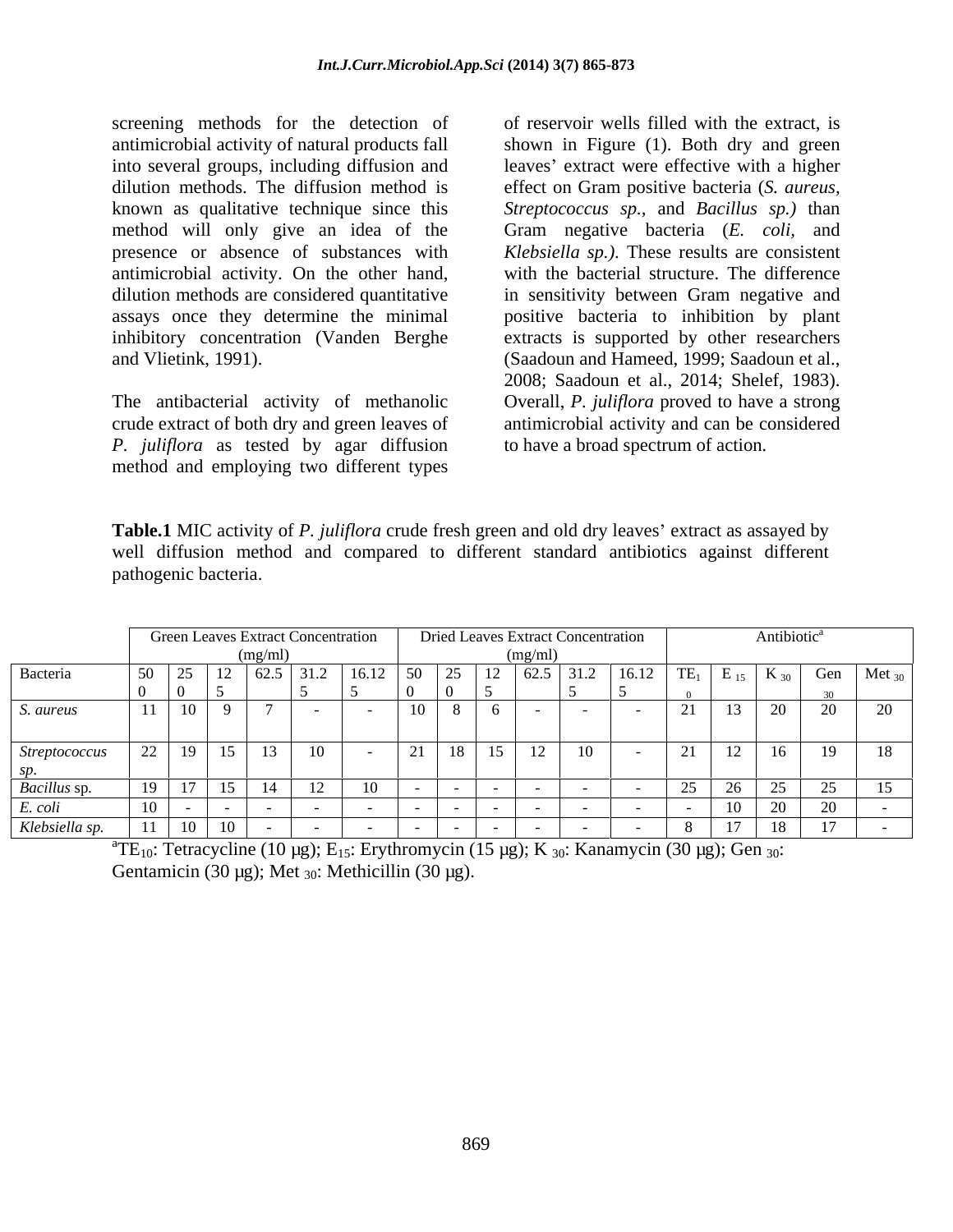**Fig.1** The inhibitory effect of methanolic crude extract of fresh green leaves (B) against *S. aureus* (a), *Streptococcus sp*. (b), *Bacillus sp*. (c), *E. coli* (d), and *Klebsiella sp*. (e) compared to different standard antibiotics.













e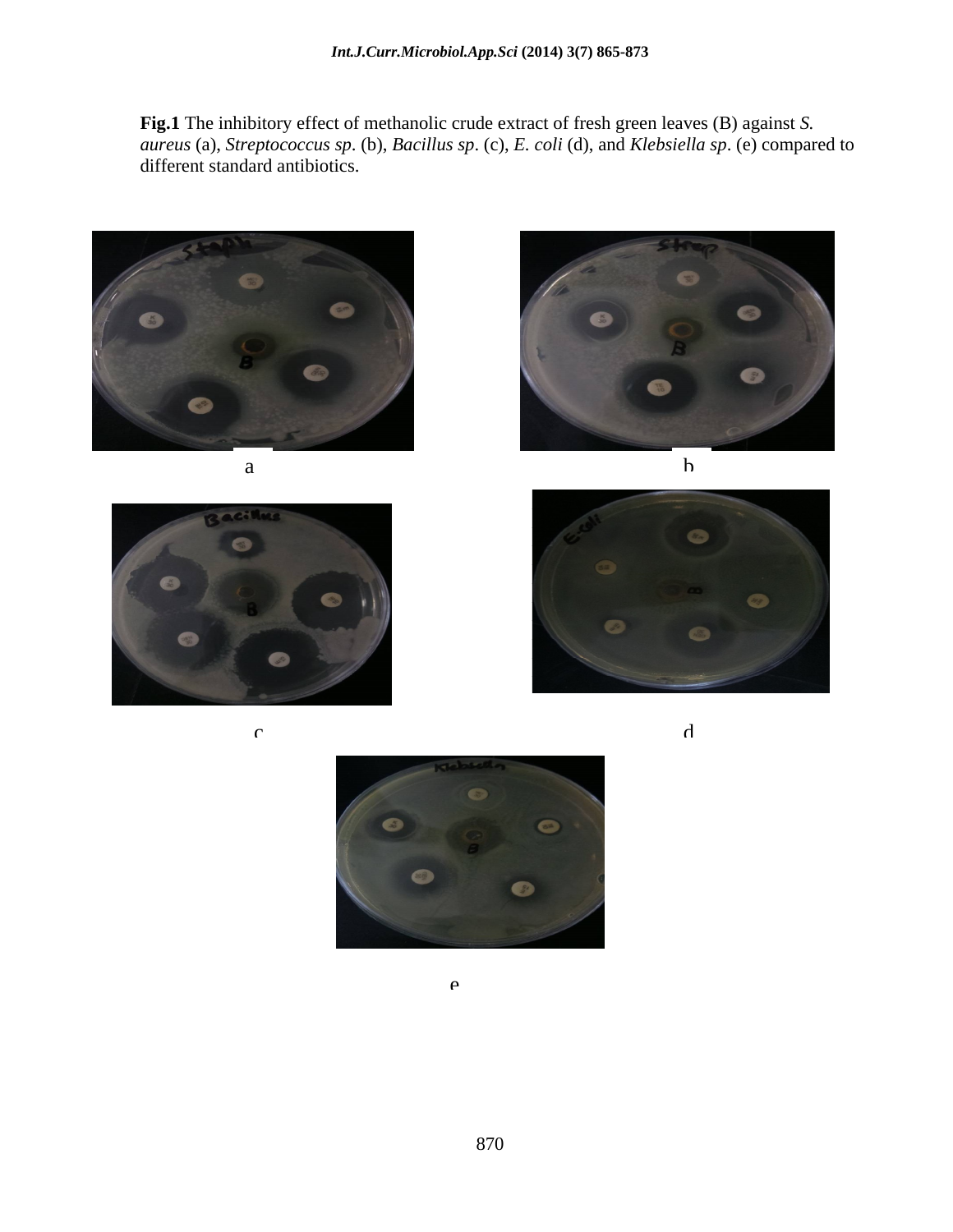











*Streptococcus sp*. (b), *Bacillus sp*. (c), *E. coli* (d), and *Klebsiella sp*. (e).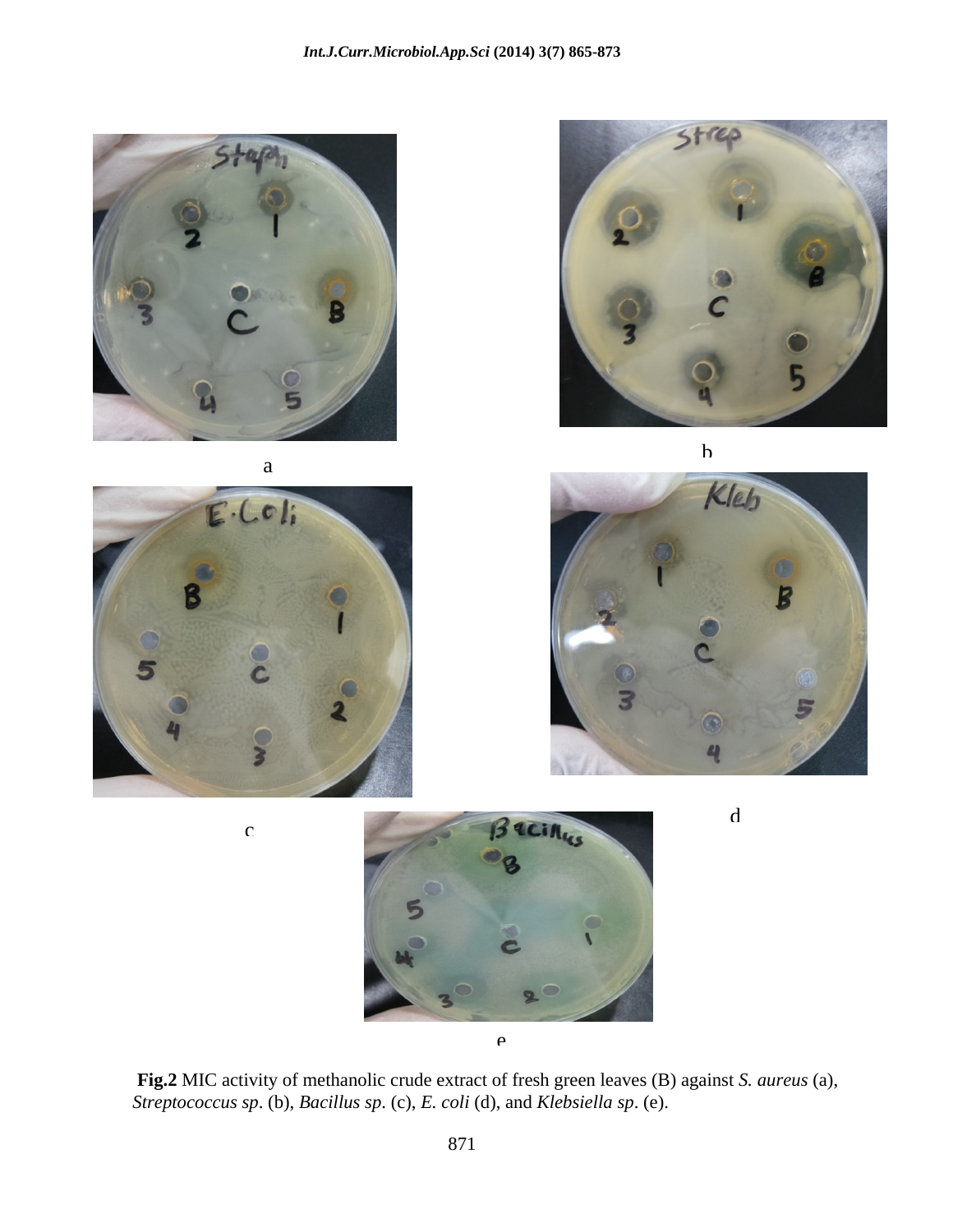Furthermore, the minimum inhibitory References concentration (MIC) effect of the crude plant extract on *Bacillus sp., Streptococcus sp.,* and *S. aureus,* was 16.125, 31.25, 62.5 mg/ml, respectively. However, *E. coli* and *Klebsiella sp.* showed less sensitivity with MIC of 500 and 125 mg/ml, respectively (Table 2). These concentrations were of julifloricine isolated from *Prosopis* compared to different standard antibiotics *juliflora*, Arzneim - Forsch Drug Res. compared to different standard antibiotics, *juliflora*, Arangled that the MIC of 16.125 and data indicated that the MIC of 16.125 and 39, 652-655. and data indicated that the MIC of 16.125 mg/ml against *Bacillus sp.* was close to Methicillin (30  $\mu$ g), and the MIC of 31.25 mg/ml against *Streptococcus sp.* was relatively close to Erythromycin (15 µg) (Table 1). Similarly, Swapnil and Verma, (2011) showed a comparable zone of inhibition when they compared zone of inhibitions created by alkaloid rich fractions of *P. juliflora* with that of

Many research efforts were carried out to find out the various phytochemicals of this Cowan MM., 1999. Plant products as invasive plant and the mechanisms of antimicrobial agents. Clinic. Microbiol. action as well as bioactivity of the various phytochemicals. Several alkaloids have Essa S, Dohai, B., KsiKsi, T., 2006. been isolated from leaf extracts having **Mapping** dynamics of invasive pharmacological properties (Ahmed et al., 1989, Aqeel et al., 1989; Swapnil and Verma, 2011). Apart from alkaloids, other the emote sensing and GIS. ISPRS important compounds isolated from P Commission VII mid-term symposium; important compounds isolated from *P*. Commission VII mid-term symposium;<br>
indifferent including flavone glycoside 8-11 May 2006. Enschede, the *juliflora* including flavone glycoside, 8-11 May<br>Patulitrin Prosogerin D Procyanidin Netherlands. Patulitrin, Prosogerin D, Procyanidin, ellagic acid, tannin and polystyrenes (Rastogi and Mehrotra, 1993).

We thank the College of Graduate Studies Sharjah/UAE for administrative support.

## **References**

- Ahmad VU., Sultana, A, Qazi, S., 1989. Alkaloids from the leaves of *Prosopis juliflora.* J. Nat. Prod. 52, 497–501.
- Aqeel, A., Khursheed, A.K, Viqaruddin, A, Sabiha, Q., 1989. Antimicrobial activity of julifloricine isolated from *Prosopis juliflora*, Arzneim - Forsch Drug Res*.* 39, 652-655.
- Bais, HP., Vepachedu, R., Gilory, S., Callaway, RM., Vivanco, J.M., 2003. Allelopathy and exotic plant invasion: From molecules and genes to species interactions. Science 301, 1377-1380.
- Barnes, P.W., Archer, S., 1999. Tree-shrub interaction in a subtropical savanna parkland: competition or facilitation. J. Veg. Sci. 10, 525-536.
- standard antibiotics.<br>
seedling emergence of an invasive Brewer, J.S., 2002. Disturbance increase native shrub in pitcher-plant bogs. Nat. Areas J. 22, 4-10.
	- Rev*.* 12, 564-582.
	- Mapping dynamics of invasive *Prosopis juliflora* in the Northern Emirates of the UAE: an application of remote sensing and GIS. ISPRS Commission VII mid-term symposium; 8-11 May 2006, Enschede, the Netherlands.
	- Hartwell J L. Plants used against cancer. A survey. (1971). Lloydia. 30-34.
- Acknowledgments **Community** Competition in plant communities. Holmgren, M., Scheffer, M., Huston, M.A., 1997. The interplay of facilitation and competition in plant communities. Ecology. 78, 1966-1975.
- and Research at University of Sharjah, Allelopathy and plant invasions: Sharjah-UAE for funding this project.<br>traditional, congeneric, and Appreciation is extended to University of the biogeographical approaches. Biol. Inderjit, T.Z., Seastedt, T.R., Callaway, R.M., Pollock, J.L., Kaur, J., 2008. Allelopathy and plant invasions: traditional, congeneric, and biogeographical Invasions. 10, 875-890.